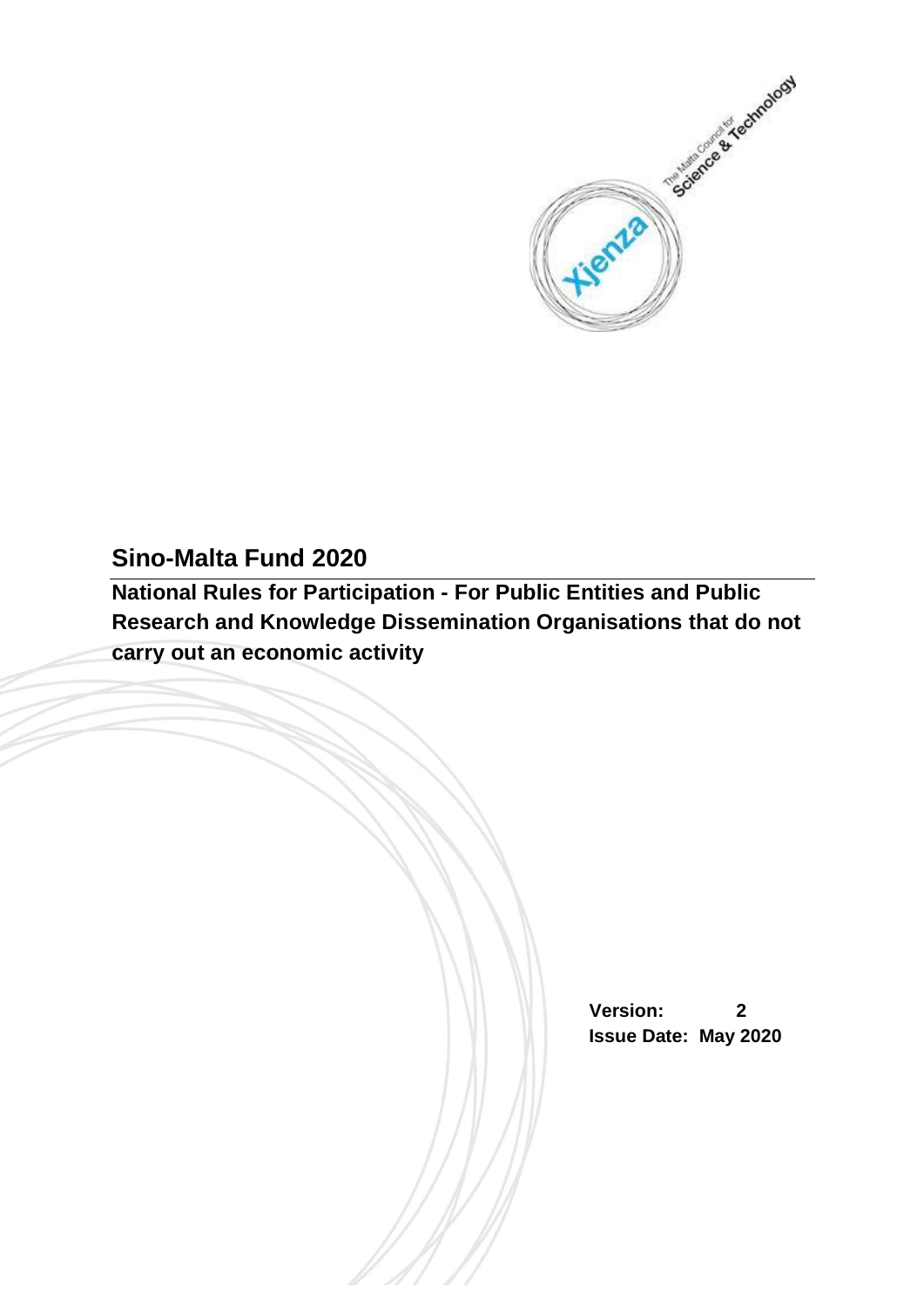# **Table of Contents**

| 1.  |  |
|-----|--|
| 1.1 |  |
| 1.2 |  |
| 1.3 |  |
| 2.  |  |
| 2.1 |  |
| 3.  |  |
| 3.1 |  |
| 3.2 |  |
| 3.3 |  |
| 3.4 |  |
| 3.5 |  |
| 3.6 |  |
| 4.  |  |
| 4.1 |  |
|     |  |
| 4.2 |  |
| 5.  |  |
| 6.  |  |
| 6.1 |  |
| 6.2 |  |
| 6.3 |  |
| 6.4 |  |
| 7.  |  |
| 7.1 |  |
| 7.2 |  |
| 7.3 |  |
| 7.4 |  |
| 7.5 |  |
| 7.6 |  |
| 77  |  |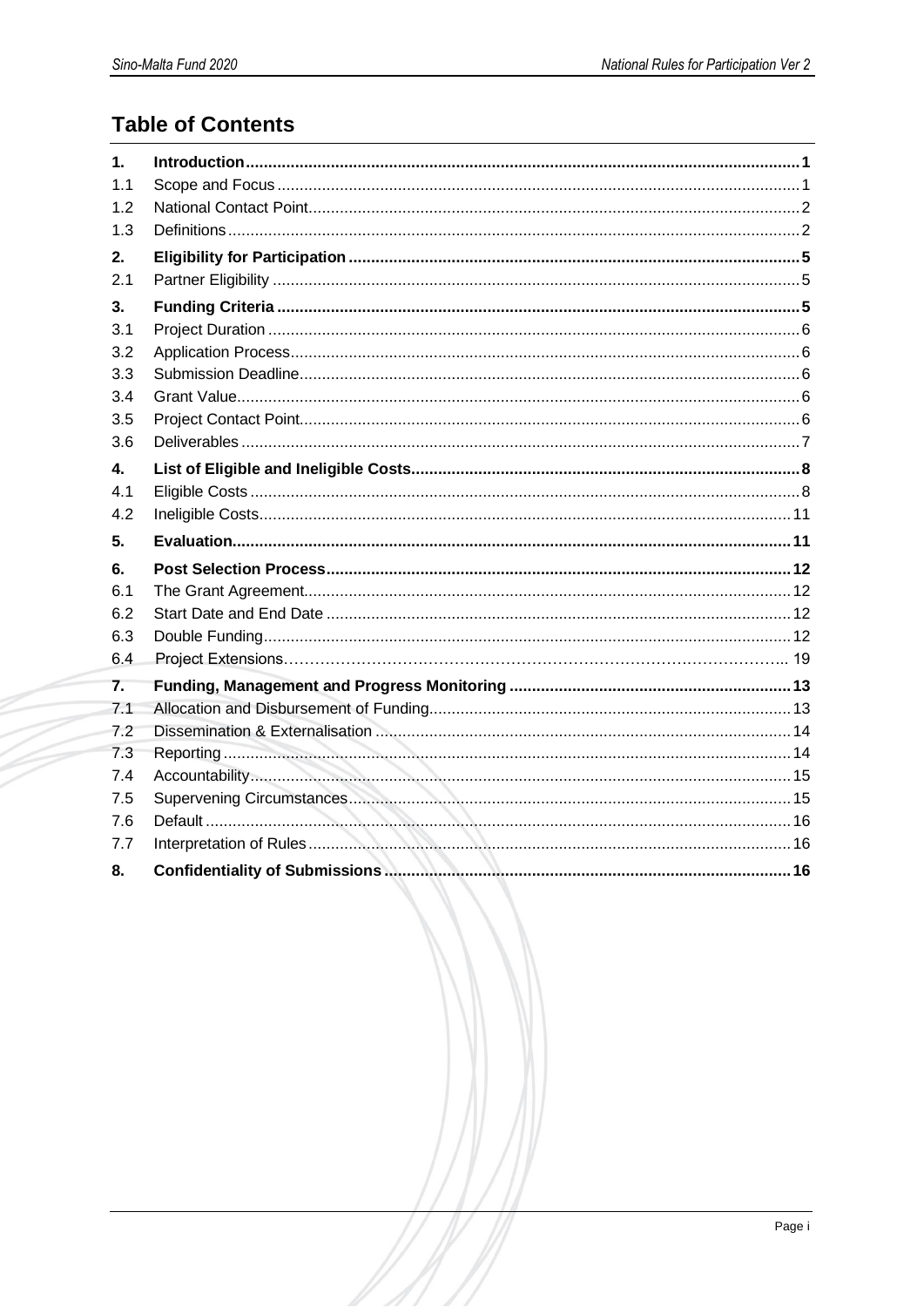## <span id="page-2-0"></span>**1. Introduction**

 Funding Party: Malta Council for Science and Technology for and on behalf of the Foundation for Science and Technology, Villa Bighi, Kalkara, KKR 1320 Malta

## <span id="page-2-1"></span>**1.1 Scope and Focus**

The Call for Proposals for the Science and Technology Cooperation – Sino-Malta Fund for 2020 is to be carried out in accordance with the framework of the Agreement on Science and Technological Cooperation between the Government of Malta and the Government of the People's Republic of China and subsequent agreements by Joint Commission on Science and Technology between the Malta Council for Science and Technology (hereinafter referred to as 'MCST') and the Ministry of Science and Technology of the People's Republic of China (hereinafter referred to as 'MOST').

The aim of this Science and Technology Cooperation – Sino-Malta Fund, is to intensify scientific collaboration between the two countries to strengthen R&D activities, technology transfer and to carry out comprehensive, steady and long-term cooperation through support of researchers' mobility and the networking of industries, universities and research institutions to generate mutual-beneficial and win-win research.

#### 1.1.1 *Research Areas*

The selection of topics for funding has been made on the basis of bilateral negotiations between MCST and MOST with respect to joint-priority areas. For this call, the selected areas:

- a) Maritime Services and/or Maritime Technology and/or Aquaculture
- b) Transport
- c) Digital Technologies

#### 1.1.2 *Type of Research*

Projects under the Sino-Malta Fund 2020 can undertake either Fundamental Research, Industrial Research or Experimental Development and in line with the definitions outlined in Section 1.3. MCST will be funding all three research work categories.

#### *1.1.3 Project Proposals*

Project Proposal submissions will be undertaken in two stages. In stage 1 of the Call the submission of a pre-proposal is required and in stage 2 of the Call the submission of the full proposal.

Each project proposal must be in accordance with the following:

- The proposed research project must be consistent with the scope of this call determined in both the MCST and MOST published details.
- The proposed project must relate to one predominant theme, a), b) or c) detailed above.
- The proposal should be novel and not correspond with on-going or completed projects funded by other instruments, programmes or projects.
- Only pre-proposals that have an approved cooperation agreement signed by all partners and an approved IP agreement signed by all partners will be considered. Furthermore, proposals on either side must bear matching thematic areas and the applications on either side are to be complementary.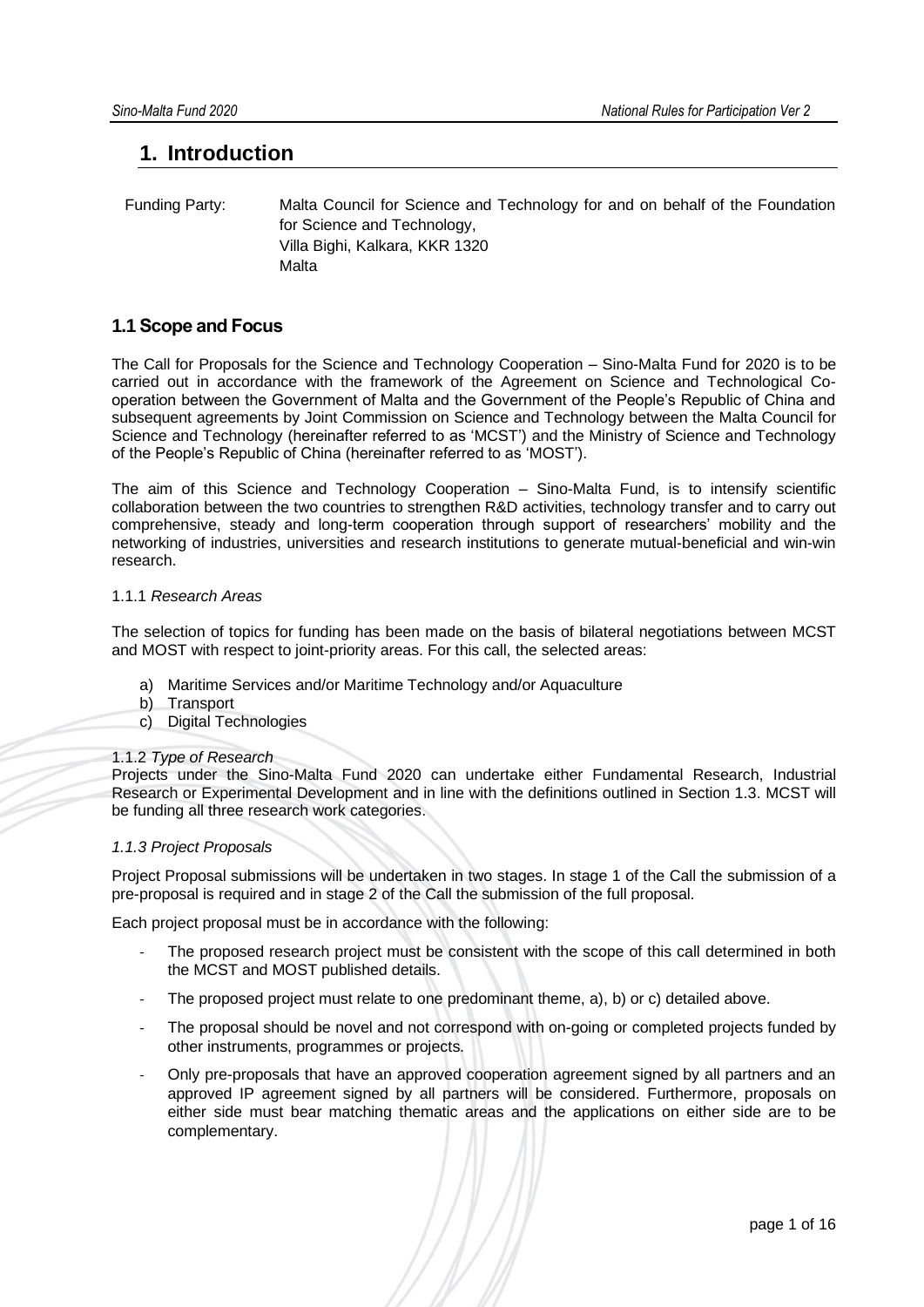- Project consortia consisting of **at least one eligible legal entity from Malta** and one eligible entity from China can apply for funding. The eligibility of Maltese participants is highlighted within this document, whereas the eligibility of Chinese participants is published within the MOST call.
- The proposal should strive to be balanced between the countries involved in the project as far as the volume of work is concerned and preferably be balanced in terms of the requests for funding.
- There is no upper limit on eligible consortium size. Consortia may involve as many partners as necessary to achieve the project goals. However, applicants should be aware that a higher number of entities will not automatically result in a positive evaluation of the proposal. There is also no upper limit of partners from the same country, unless stated otherwise in the MOST call. Each side of the collaboration must however have, one Principal Investigator (PI).
- MCST does not preclude the participation of entities from other countries, however these are to provide written proof that their part of the project will be covered independently from this call (i.e. in kind). They cannot act as a PI and their contribution to the project should not be vital. The MOST call must also be consulted with regards to any exemption of contradiction to this allowance by MCST which could nullify the statement.
- In every proposal, the PI from the Malta side and the PI from the Chinese side, bear the responsibility for submitting the application on behalf of the Consortium, to each of their respective managing authorities (i.e. MCST and MOST), whilst considering the national rules of either side.
- Applicants are to submit an application for assistance under this scheme before the start of works.
- Successful proposals will see Maltese entities entering into a Grant Agreement with MCST, whereas the Chinese entities will enter into a Grant Agreement with MOST. MCST shall decide whether successful Maltese applicants are to sign a Grant Agreement with MCST on a per partner basis, or in a collective manner.
- Each side (Maltese partners and Chinese partners) must adhere to their respective National Rules, to ensure a joint-eligibility. Eligibility of one only side of the consortium, will result in an ineligible proposal overall.
	- Applicants may submit more than one pre- / full- proposal under this Call.
- The proposal submitted by the Maltese PI to MCST must be written in **English**. The proposal submitted by the Chinese PI to MOST must be written in Chinese.

## <span id="page-3-0"></span>**1.2 National Contact Point**

Correspondence from Maltese entities should be directed to:

[International.mcst@gov.mt](mailto:International.mcst@gov.mt) / 23602240

Correspondence from Chinese entities should be directed to:

 Tel: +86168598010 E-mail: zfi@cstec.org.cn

## <span id="page-3-1"></span>1.3 **Definitions**

**Applicant** means anyone eligible for participation in a Project in terms of these Rules for Participation and who consequently applies for funding under this joint initiative.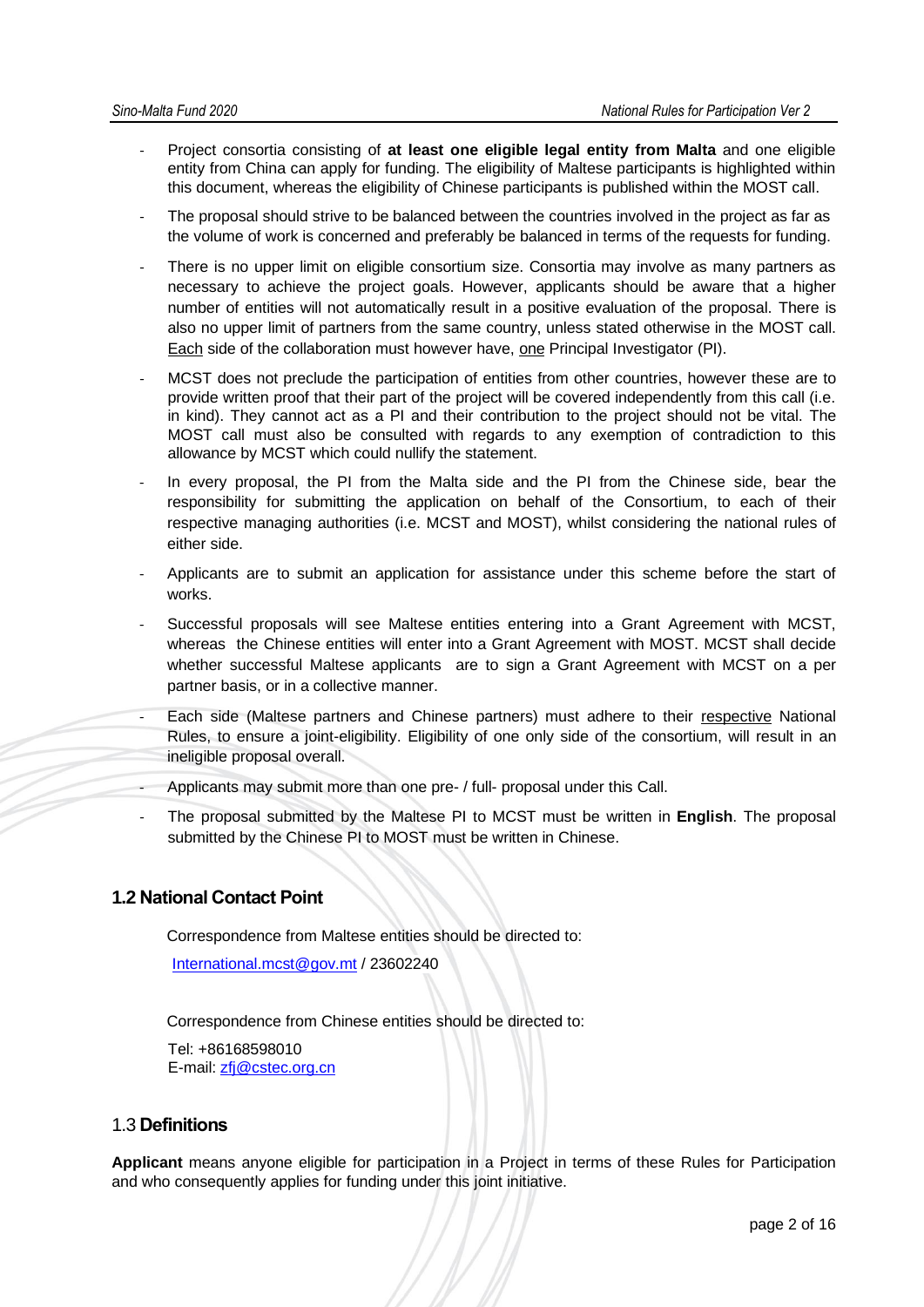**Arm's length** means that the conditions of the transaction between the contracting parties do not differ from those which would be stipulated between independent enterprises and contain no element of collusion. Any transaction that results from an open, transparent and non-discriminatory procedure is considered as meeting the arm's length principle.

**Collaboration** means collaboration between at least two independent parties to exchange knowledge or technology, or to achieve a common objective based on the division of labour where the parties jointly define the scope of the collaborative project, contribute to its implementation and share its risks, as well as its results. One or several parties may bear the full costs of the project and thus relieve other parties of its financial risks. Contract research and provision of research services are not considered forms of collaboration.

**Eligible direct costs** are those costs incurred directly by the national beneficiaries during the duration of the project and used primarily for the purpose of achieving the objectives of the project. All eligible expenses must be incurred between the Start Date and the End Date of the Project and must be limited to the budgeted value as indicated in the Grant Agreement.

**End Date** means the date when the Project Period, having commenced on the Start Date, expires. The Project Period is the time required to execute the Project as indicated in the grant agreement.

**Innovation** is defined as the internationally novel scientific/technological development of a technological process, product or service. Also, the definition of innovation within the same context can also be applied to non-novel, yet step-change/ground-breaking enhancement of existing technological processes, products or services, or even the application of existing knowledge to new novel applications of these solutions to deliver step-change competitiveness through such an application.

**Maltese Legal Entity** means any entity created under the law of Malta which has legal personality, and which may, acting under its own name, exercise rights and be subject to obligations. For the definition of Chinese entity eligibility, the call published by MOST is to be consulted.

**NGO** means any Voluntary or Non-Governmental Organisation set up in accordance with The Voluntary Organisations Act (Cap. 492 of the Laws of Malta).

**Public Entity** means any Maltese Public Service Department or Maltese Public Sector Entity, or any Maltese Legal Entity which has more than 50% government shareholding. Public Service refers to all Ministries and Departments; and Public Sector Entities refers to authorities, corporations, agencies and commercial public-sector entities in which the Government has a majority shareholding and that are not listed on the stock exchange. Public Entities also include foundations, local councils and public academic entities. In the case of public academic entities, this includes but is not limited to a higher education entity or a research institute, whether as a whole body or as a component unit or department within such body, provided that the entity's ongoing education and research is scientifically in line with the subject of the application being submitted during this call provided that the higher education entity must be in possession of a license for Higher Education according to the Further and Higher Education (Licensing, Accreditation and Quality Assurance) Regulations – Subsidiary Legislation 327.433. This does not include the license for a tuition centre.

**Research and knowledge-dissemination organisation** means an entity (such as universities or research institutes, technology transfer agencies, innovation intermediaries, research-oriented physical or virtual collaborative entities), irrespective of its legal status (organised under public or private law) or way of financing, whose primary goal is to independently conduct fundamental research, industrial research or experimental development or to widely disseminate the results of such activities by way of teaching, publication or knowledge transfer. Any income from knowledge transfer activities must be reinvested in the primary activities of Education and Research . Where such entity also pursues economic activities the financing, the costs and the revenues of those economic activities must be accounted for separately and no public funding of non-economic activities may cross-subsidise any economic activities . Undertakings that can exert a decisive influence upon such an entity, in the quality of, for example, shareholders or members, may not enjoy preferential access to the results generated by it.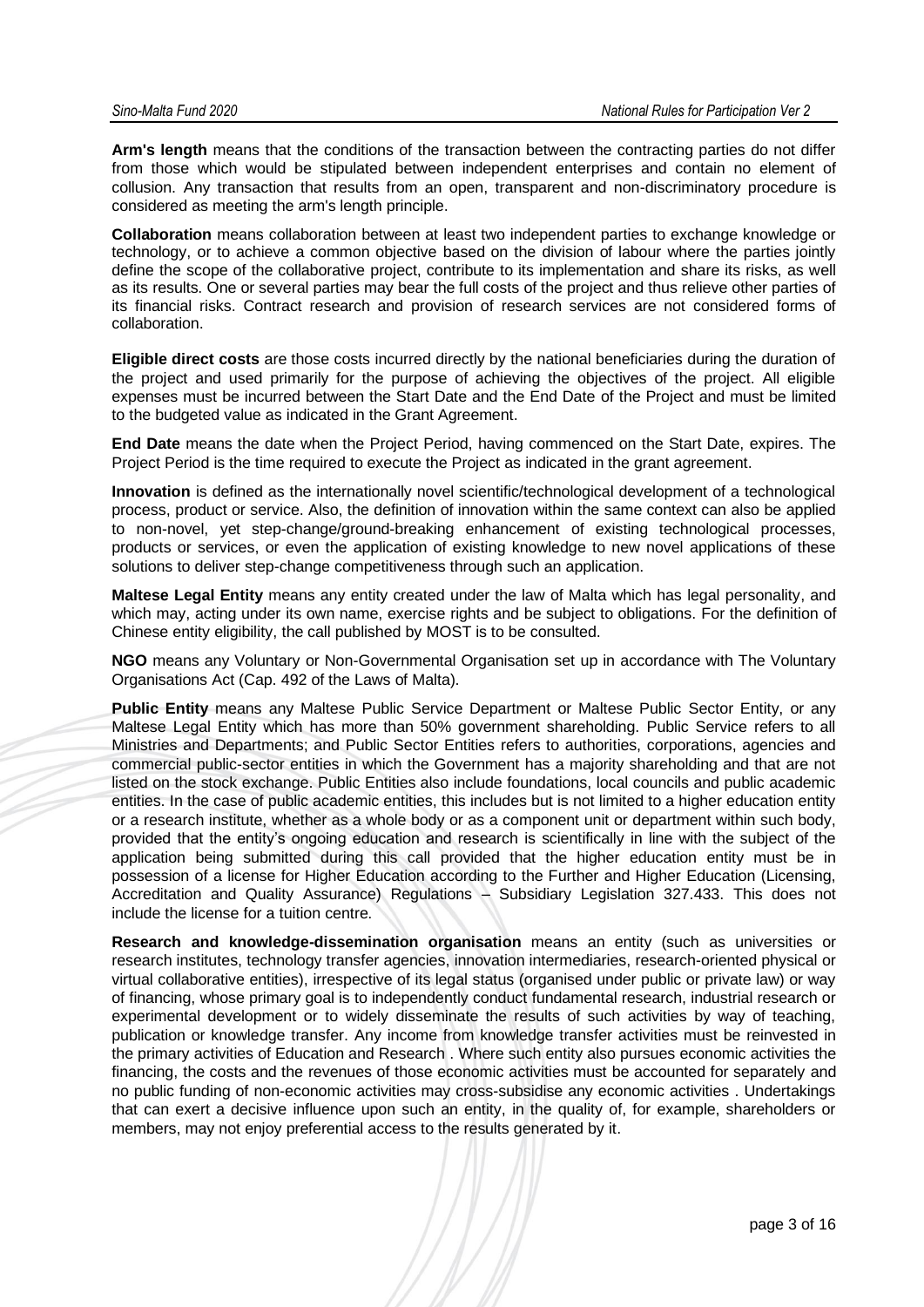**Research and Development** is defined as the systematic investigation, work or research carried out in any field of science or technology through experiment, theoretical work or analysis undertaken in order to acquire new knowledge, primarily directed towards a specific practical aim or objective, and includes:

- a) **Fundamental Research** means experimental or theoretical work undertaken primarily to acquire new knowledge of the underlying foundations of phenomena and observable facts, without any direct commercial application or use in view
- b) **Industrial Research** means the planned research or critical investigation aimed at the acquisition of new knowledge and skills for developing new products, processes or services or for bringing about a significant improvement in existing products, processes or services. It comprises the creation of components parts of complex systems, and may include the construction of prototypes in a laboratory environment or in an environment with simulated interfaces to existing systems as well as of pilot lines, when necessary for the industrial research and notably for generic technology validation
- c) **Experimental Development** means acquiring, combining, shaping and using existing scientific, technological, business and other relevant knowledge and skills with the aim of developing new or improved products, processes or services. This may also include, for example, activities aiming at the conceptual definition, planning and documentation of new products, processes or services

Experimental development may comprise prototyping, demonstrating, piloting, testing and validation of new or improved products, processes or services in environments representative of real-life operating conditions where the primary objective is to make further technical improvements on products, processes or services that are not substantially set. This may include the development of a commercially usable prototype or pilot which is necessarily the final commercial product, and which is too expensive to produce for it to be used only for demonstration and validation purposes.

Experimental development does not include routine or periodic changes made to existing products, production lines, manufacturing processes, services and other operations in progress, even if those changes may represent improvements;

#### **Operating base in Malta** means if the legal entity:

1. owns, leases, or has been given the right of use by a third party, an adequate premises which does not carry out an economic activity within the meaning of Article 107 TFEU activity in the region of Malta;

and

2. employs at least one (1) person that is based in Malta and is liable to pay income tax in Malta.

**Project Contact** is the individual, appointed to communicate on behalf of the partner with MCST.. There must be one Project Contact per partner.

**Project Value** means the entire project budget including any co-financing.

**Project Grant** means the granted funding provided.

**Partner** is defined as a partner in a consortium of a funded transnational project

**Personnel costs** means the costs of researchers, technicians and other supporting staff to the extent employed on the relevant project or activity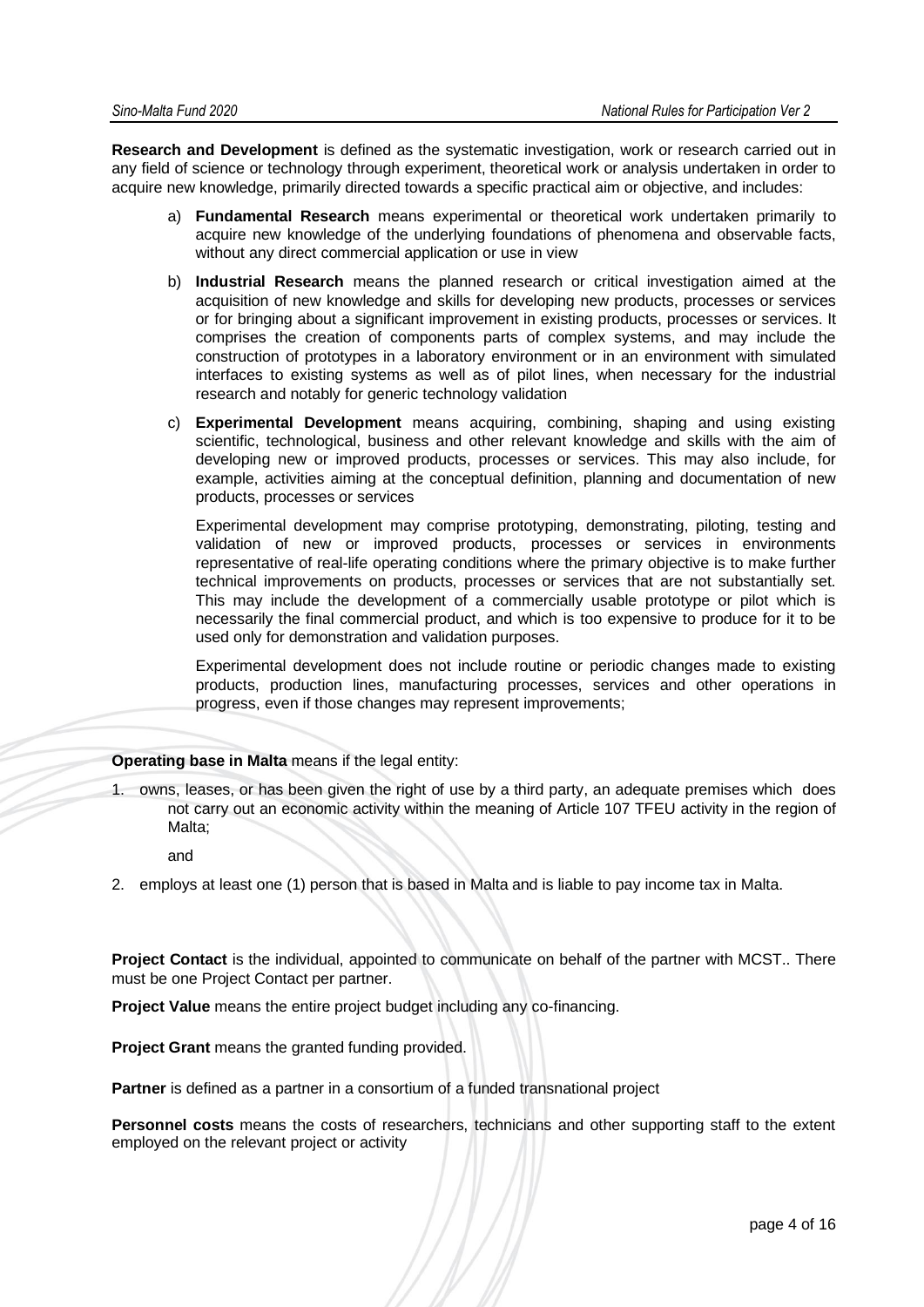**Principal Investigator** is one of the local beneficiaries of a project consortium that is appointed as that entity responsible for all communications with MCST and the consortium partners from proposal submission to project end, regardless of the number of local partners and the number of Grant Agreements. The Project Contact from the Principal Investigator will have the responsibility of ensuring that all the partners involved in the consortium are eligible and supervises the project workflow with the help of WP leaders. Additionally, he/she will be required to submit the project application on behalf of the consortium and must also compile and submit reports / deliverables to the funding bodies which in turn will relay these documents to the MCST.

**Start Date** means the date which is stated in the grant agreement for the official start of the project.

**Start of Works** means the earlier of either the start of construction works relating to the investment, or the first legally binding commitment to order equipment or any other commitment that makes the investment irreversible. Buying land and preparatory works such as obtaining permits and conducting feasibility studies are not considered start of works. For take-overs, 'start of works' means the moment of acquiring the assets directly linked to the acquired establishment.

**Subcontracted Activity** means any activity related to the project, (including but not limited to consultancy), which is not carried out directly by a Partner or its employees but is carried out by any third party (local or foreign) individual, company, partnership or entity, under whatsoever terms and conditions.

## <span id="page-6-0"></span>**2. Eligibility for Participation**

### <span id="page-6-1"></span>**2.1 Partner Eligibility**

Any Public Entity or Public Research and knowledge-dissemination organisation operating in Malta (as defined in Section 1.3), and that does not carry out an economic activity within the meaning of Article 107 TFEU may apply and will be eligible for funding subject to the terms and conditions laid out in this document*.*

Applicants who have other funded projects with MCST and are in default, and/or have gone beyond the timelines of the project, are not eligible to participate.

Any application submitted by or including the participation of any legal person or legal entity having, in totality or in majority ownership, the same shareholders, partners or persons holding and / or exercising a controlling power in any other legal entity which will have been at any time prior to such application declared as non-compliant or defaulting on any other contract or agreement entered into with MCST, shall be automatically declared as inadmissible.

Funding under this scheme is made available on the basis that the Applicant has not benefited and will not benefit from any other grant or financial incentive of whatever nature, applied for and/or utilised for the same costs and scope as that subject of the funding requested under this scheme.

## <span id="page-6-2"></span>**3. Funding Criteria**

The funds for the national beneficiaries participating in the project consortium will be made available in accordance with these rules and regulations.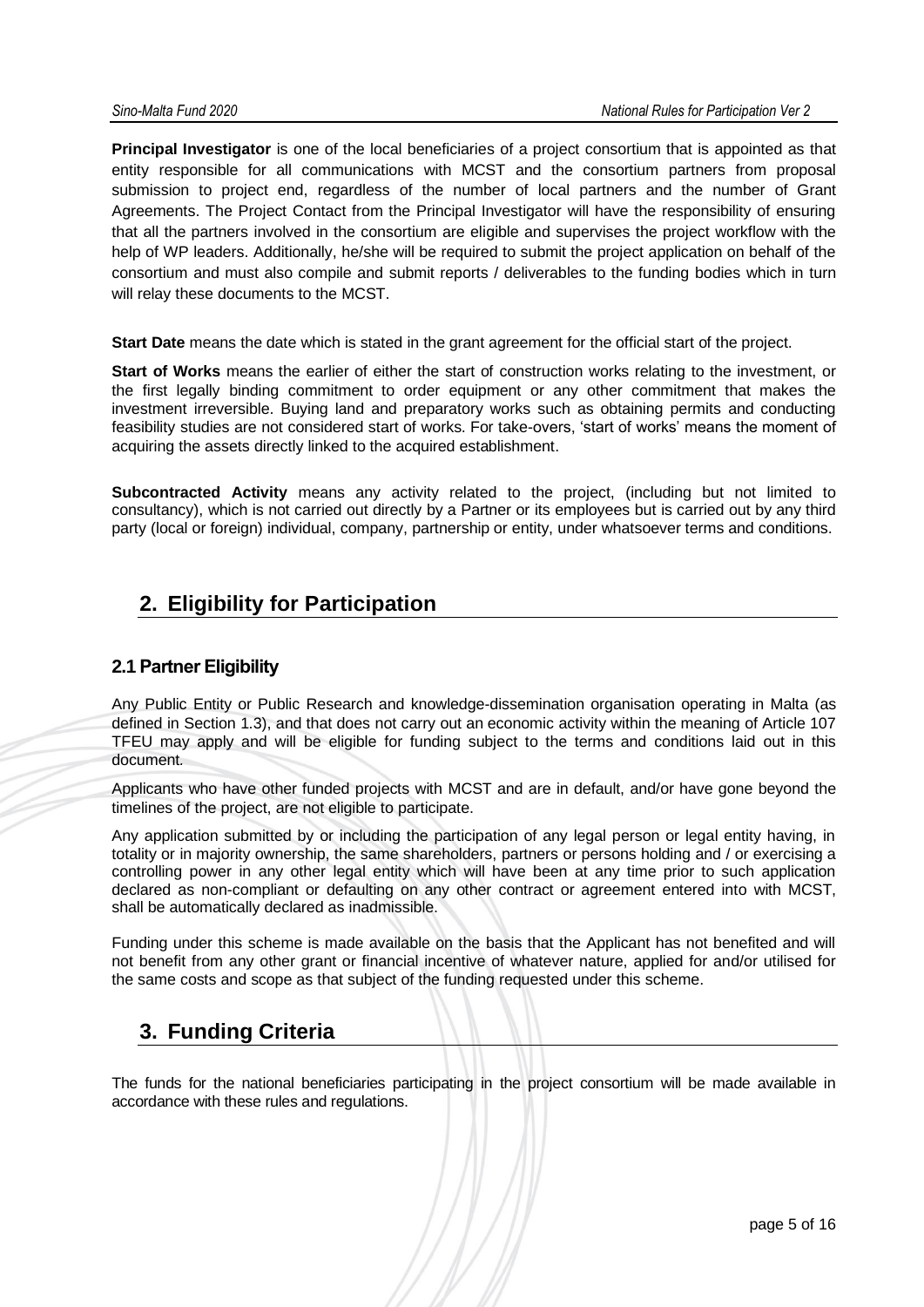## <span id="page-7-0"></span>**3.1 Project Duration**

Project duration should be a maximum of two (2) years. Successful projects are envisaged to start in January 2021. Any envisaged delays beyond 31 January 2021 need to be communicated to the Council in writing and it will be up to the Councils discretion whether the project start date can be extended further.

## <span id="page-7-1"></span>**3.2 Application Process**

The Application Process is a two-stage process:

#### Stage 1 – Pre-Proposal Application Form

A concise application will be submitted in Stage 1 of the call, where applicant is invited to provide an abstract of the project together with a brief overview of the objectives, targets, research, innovation and technical aspects of the project. Information on the foreseen timeline as well as the strength of the partnership will also need to be included. Collaboration and Implementation Agreements need to be submitted as part of this application phase.

Stage 2 – Full-Proposal Application Form

A full proposal submission is required in Stage 2 of the call, in which a detailed explanation of the project will be required, including further elaboration on the content that was provided in the Stage 1 Application Process as well as providing a more detailed overview of the Implementation methodology including the deliverables broken down into tasks, a detailed overview of the budget.

Applications from applicants operating from Malta are required to be submitted via email to [international.mcst@gov.mt](mailto:international.mcst@gov.mt)

<span id="page-7-2"></span>Only complete Application Forms shall be considered.

### **3.3 Submission Deadline**

<span id="page-7-3"></span>The submission deadline for Stage 1 is **15 June 2020**. Stage 2 submission deadline will be communicated to the applicants that are invited to submit a Stage 2 Full Proposal Application Form.

### **3.4 Grant Value**

One (1) project will be selected for funding from each of the thematic areas, with a maximum national allocation for Maltese partners in a consortium of €200,000 per sector per project

Funding for successful project submissions will be based on a periodic cash advance and will be regulated through a Grant Agreement establishing the terms and conditions governing the financing of the project.

Funding under this joint initiative is made available on the basis that an Applicant does not benefit from any other grant or financial incentive in respect of the expenses related to execution of the project.

### <span id="page-7-4"></span>**3.5 Project Contact Point**

Each national partner shall appoint a Project Contact Point. The Project Contact Point shall have the following responsibilities: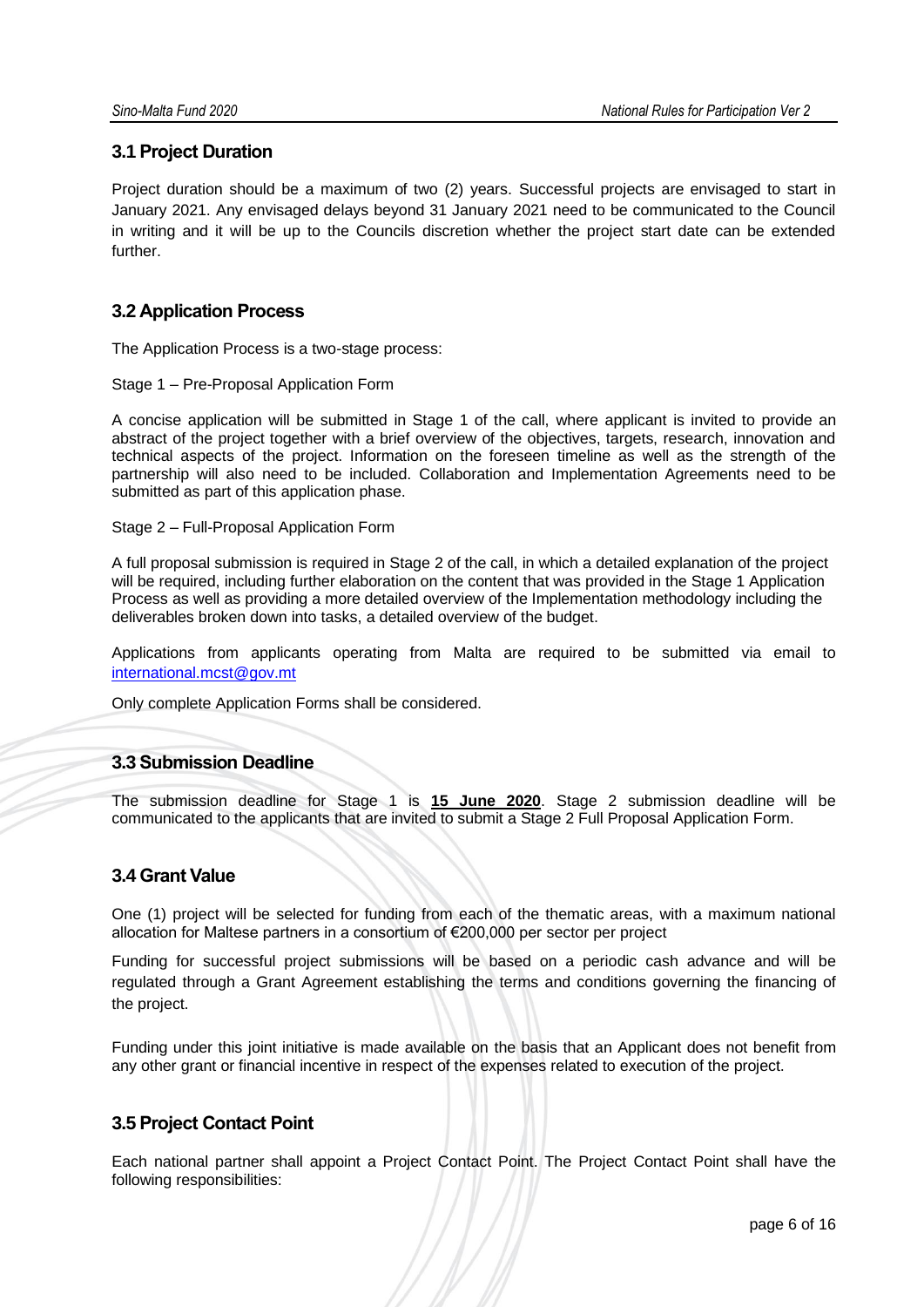- To act as the main contact person between the partner executing the project and MCST.
- To ensure compliance with their obligations in terms of the Grant Agreement;
- To provide input to the Project Contact point of the PI for the compilation of Periodic Reports and Final Reports including their timely submissions and effective execution of the project;
- To ensure submission of all required financial reporting as per the contractual obligations for the partner, to MCST.
- <span id="page-8-0"></span>• To monitor the execution of the project activities according to set timeframes and deliverables.

## **3.6 Deliverables**

#### **Mandatory deliverables**

The project plan must give details of certain activities which are required by MCST. These should be included as deliverables in the project proposal and include:

- 1. A showcase of the project to the general public by the national project partner through:
	- The publication of at least two (2) articles per year in local newspapers, magazines or online portals. These should not contain intellectual property but should raise awareness about the project and its benefits.
	- The organisation of at least one (1) half-day event to be held at MCST's 's premises or as otherwise directed by MCST.

2. Reporting on project progress as per the list hereunder in line with the templates provided by MCST;

- End of Stage Technical and Scientific Reports;
- End of Stage Financial Report;
- End of Project Technical and Scientific Report;
- End of Project Audited Financial Report.

The reports are to include sufficient evidence on the achievement of the project objectives as well as the parameters indicated in the application.

Changes to the project objectives, deliverables, work-packages and all the parameters committed in the applications are to be detailed, justified and approved by MCST.

#### **Recommended deliverables**

Further to the mandatory deliverables, MCST invites applications to also include deliverables as recommended below, subject to the nature of the research project:

- 1. Monograph/s and/or peer-reviewed paper/s for accepted publication in international journal/s of repute based on the work carried out through the Project. The subscription levels or Impact Factor of journals are important considerations. Similar papers published on open source media would also be considered favourably.
- 2. Oral presentation/s at international conference/s on the work carried out through the Project.
- 3. The attainment of undergraduate degrees and/or postgraduate degrees and/or post-doctoral research. In cases where the project duration is insufficient for the purpose of submitting a degree,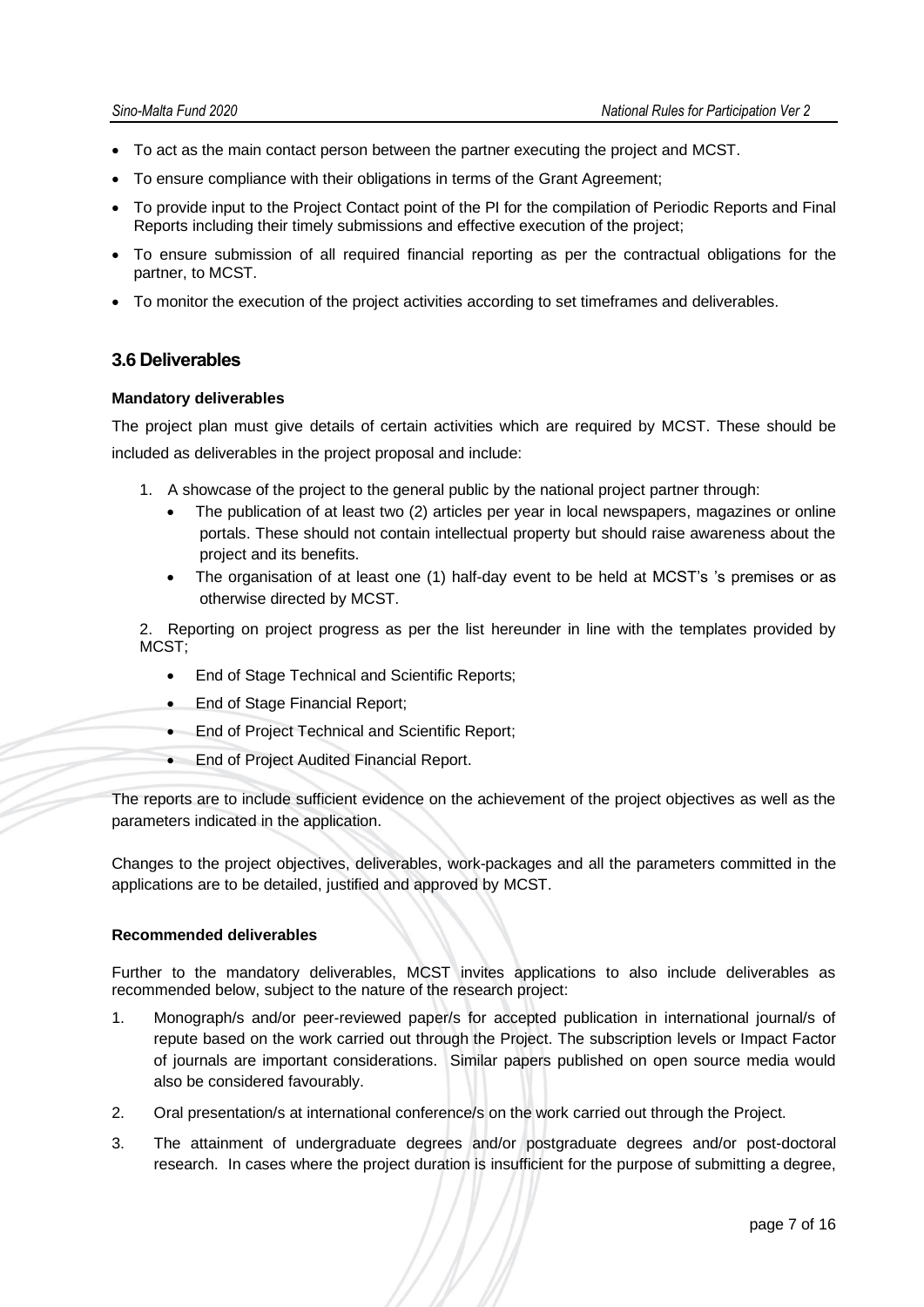there has to be a commitment to complete the degree outside the duration of the project utilising other sources of funding.

- 4. Registration of a patent or other Intellectual Property Rights stemming from the Project, in Malta as well as in any other country (ensuring that any profits from these activities are reinvested in the primary activities of the research organisation or research infrastructure).
- 5. Commercial commitments such as technology innovations to be included in a partner's existing product or service (ensuring that any profits from these activities are reinvested in the primary activities of the research organisation or research infrastructure).
- 6. Commercial commitments such as technology transfer licences (ensuring that any profits from these activities are reinvested in the primary activities of the research organisation or research infrastructure).

## <span id="page-9-0"></span>**4. List of Eligible and Ineligible Costs**

## <span id="page-9-1"></span>**4.1 Eligible Costs**

Eligible direct costs are those costs incurred directly by the national beneficiaries during the duration of the project and used primarily for the purpose of achieving the objectives of the project. All eligible expenses must be incurred between the Start Date and the End Date of the project and must be limited to the budgeted value as indicated in the Grant Agreement. Eligible costs are those costs incurred directly by the project partner during the duration of the project and used primarily for the purpose of achieving the objectives of the project.

All expenses must be incurred between the Start Date and the End Date of the project and must be limited to the budgeted value.

#### **a) Personnel Costs**

Permissible number of hours funded under this programme to work on project-related tasks – Maximum of 10 hours / week / **existing employee** (as part of their normal working hours and allocated research quota in their contract).

**Existing employees** that have exhausted their research quota, can apply for pro-rata payment – Maximum of 10 hours extra per week (for management, supervisory or research tasks only). This needs to be permissible within their contract of employment.

Total funded hours for **existing employees** will not exceed 20% of the project value.

Personnel costs related to **Project Management** are limited to 10% of the project value and form part of the 20% limit imposed on existing personnel cost threshold. Any project management which is not carried out by any of the partners shall be deemed to be subcontracting and, apart from being subject to the 10% maximum threshold detailed herein, will also be calculated as part of the 10% maximum referred to in Section 4.1.1(g) for subcontracting costs

The salary of senior researchers, researchers, technicians, operators and research support assistance, that are **specifically employed** on the project, will not form part of the personnel cost limit of 20% of the project value. This provision is not applicable to existing personnel that are provided with separate part time contracts to extend their working hours with the entity, for the purpose of the project.

The hourly rate (z) is calculated using the formula: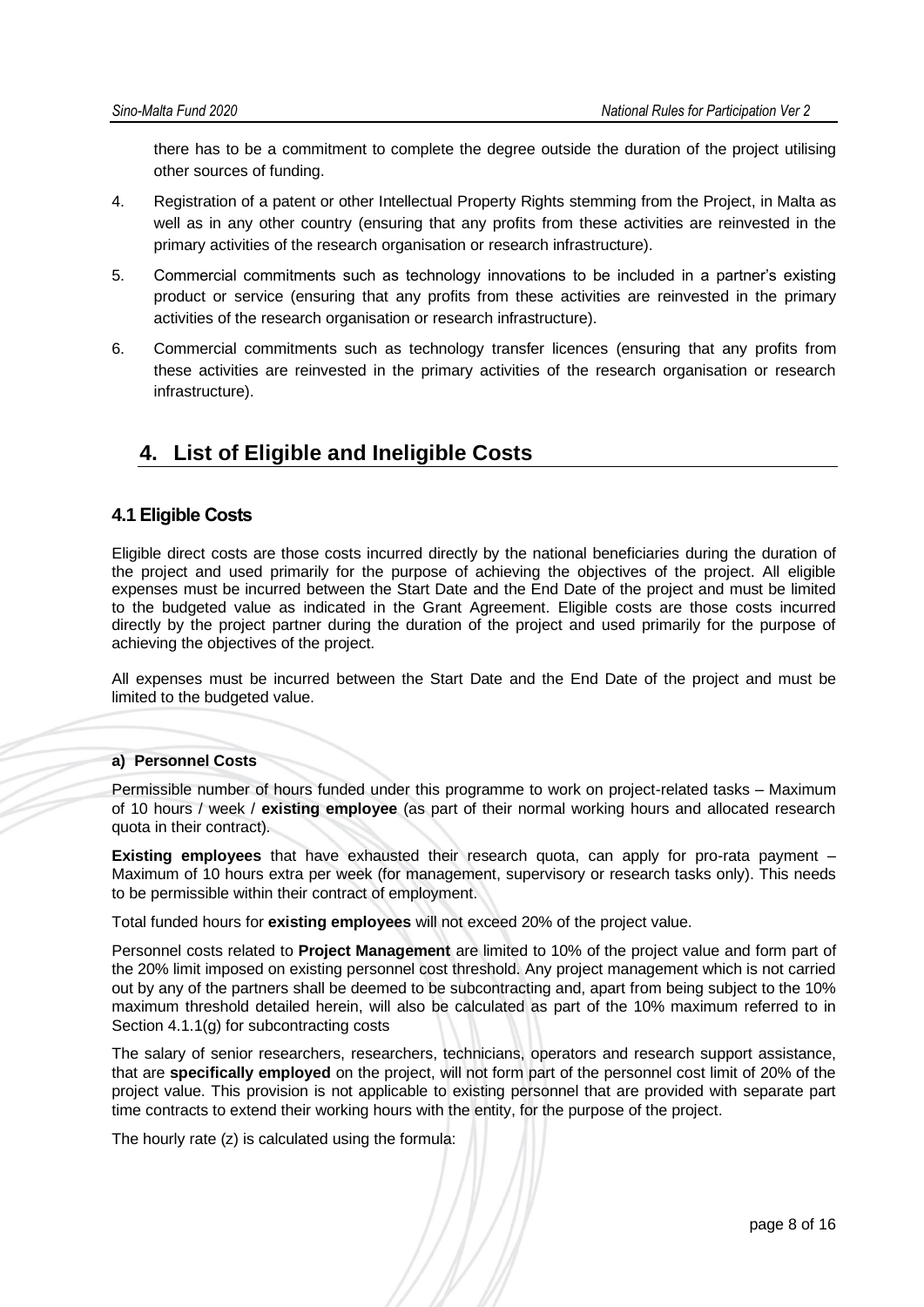$\epsilon$  z = (basic salary + allowances) / yearly weekday hours. Eligible salaries are pinned to the following hourly rates (including National Insurance and Inland Revenue and allowances) and personnel limits per project:

| <b>Role in Project</b>                                                     | <b>Hourly rates</b>         | <b>Limits per project</b> |
|----------------------------------------------------------------------------|-----------------------------|---------------------------|
| Management or equivalent                                                   | Up to $\in$ 39.51/hour      | Max 2 per project         |
| Researcher*<br>Senior<br><b>or</b><br>equivalent                           | € 22.83/hour to €32.09/hour | Max 2 per project         |
| Researcher <sup>¥</sup> or equivalent                                      | € 12.66 to € 22.81/hour     | Max 2 per project         |
| technician,<br>Operational,<br>research support assistant or<br>equivalent | Up to € 12.65/hour          |                           |

*The rates stated in the table above are for the year 2020 and are to be applied in accordance with employment contracts, including allowances and benefits, and including employer contributions. For subsequent years a 5% increase per year is allowed.* 

\*The term 'senior researcher' is to be used for a postdoctoral researcher with a specialist and high level of local and international experience in the field. Individuals possessing a high level of experience in industry can still be considered.

¥The term 'researcher' is to be used for a Bachelor's, Master's or a Ph.D degree holder and hence the hourly rate should be equivalent to the degree held by the relevant individual.

Personnel in salary brackets that are higher than those noted above will still only be reimbursed at the rates of the eligible brackets above depending on their role in the project. The hourly rates will have to be noted in the application along with the number of hours on the project per individual.

Students can be engaged on the project and paid an **annual stipend** of €6,000 when reading for a Master's degree or an **annual stipend** of €8,000 when reading for a Doctoral degree. Note that for every engaged student, a full-time researcher must be employed by the applicant. The eligible costs for stipends is limited to a maximum of two years.

Filled time sheets are to be retained for all personnel, including students, as proof of number of hours spent on the project. Documentation of the utilisation of the employees' internally funded research quota for other research activities is to be retained as this evidence may be required by the auditors.

#### **b) Specialised equipment and research consumables**

Purchase of specialised equipment including software, limited to 20% of project value. Overall value of consumables typically cannot exceed 20% of project value.

#### **c) Travel and Subsistence**

Applicants which are not regulated by the Public Contracts Regulations (Chapter 174.04 of the Laws of Malta) are required to obtain three quotations for purchases related to travel.

For the attendance of consortium meetings, only one (1) person will be eligible to attend the meeting.

For the attendance of international conferences, only one (1) person will be eligible to attend per six (6) months.

Eligible costs under this section include the cost of economy flights, public transport and other expenses that have been incurred for the purpose of the project after selection of the most economic solutions. Per diems are payable for travel up to a maximum of 14 days in a row.

Travel expenses are limited to 20% of project value.

#### **d) Other Operating Expenses**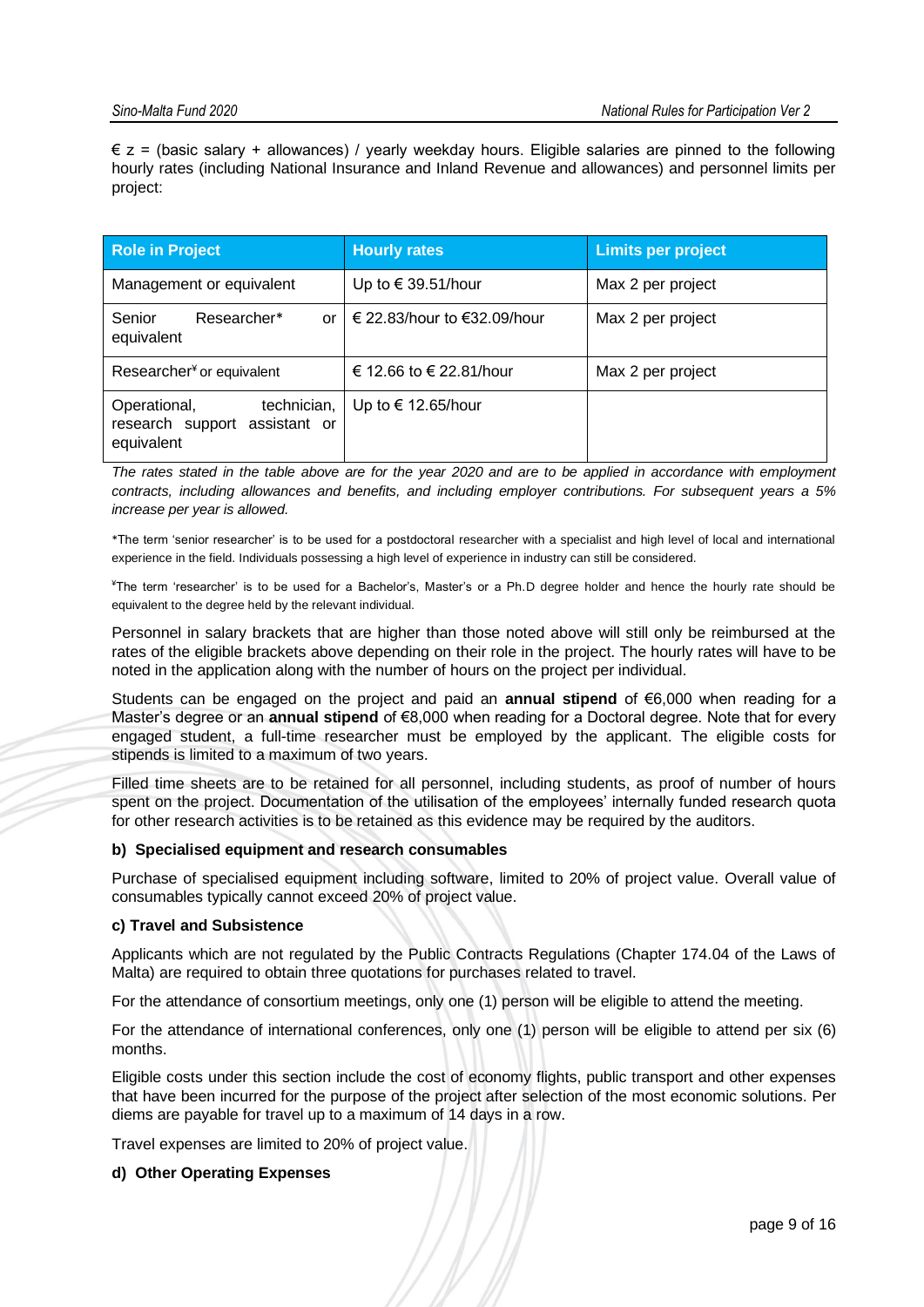Other operating expenses may be incurred directly as a result of the project, however these must be approved beforehand by MCST and must not fall under ineligible costs.

#### **e) Costs of IP and knowledge transfer activities**

Costs of knowledge transfer activities and patents bought or licensed from outside sources at arm's length conditions.

#### **f) Overheads**

Overheads will be covered at 20% of direct eligible costs..

Overheads for all equipment will be covered at 10% of the direct eligible costs and will be capped at a maximum of €500 per piece.

Overheads for all consumables will be covered at 10% of the direct eligible costs and will be capped at a maximum of €500.

Overheads in relation to subcontracting activities are not eligible.

#### **g) Subcontracted activities**

Subcontracted activities shall be allowed up to a limit of 10% of the project value, provided that prior approval is attained from MCST before subcontracting to ensure fair procurement procedures.

#### *Additional Provisions*

Eligible Costs are to conform to the following and are subject to the final audit scrutiny:

- Any expenses incurred during the course of the project must be consistent with the principles of economy, efficiency and effectiveness.
- In the event of purchases of any value, private entity partners are required to demonstrate adequate marketing testing, obtaining three (3) quotations from three (3) different, independent and relevant sources.
- Public entity partners are to follow Public Procurement Regulations in their entity.
- Any calls for the recruitment of staff on a project is to be conducted in a strictly transparent manner and is to include a public call in the form of an advert published in a Sunday newspaper (minimum size of advert: 2 columns by 8cm) and interview process.
- Commercial transactions between any applicants or consortium partners, or between any applicants or a consortium partner and a company with similar shareholding to a consortium partner, is not allowed. All transactions need to be carried out in line with the arm's length principle outlined in Section 1.3.

#### *Aid Intensity*

The financial contribution to a Principal Investigator or Partner that is a public entity or public research and knowledge dissemination organisation that does not carry out an economic activity within the meaning of Article 107 TFEU, shall be 100% of the eligible costs incurred by that Principal Investigator or Partner.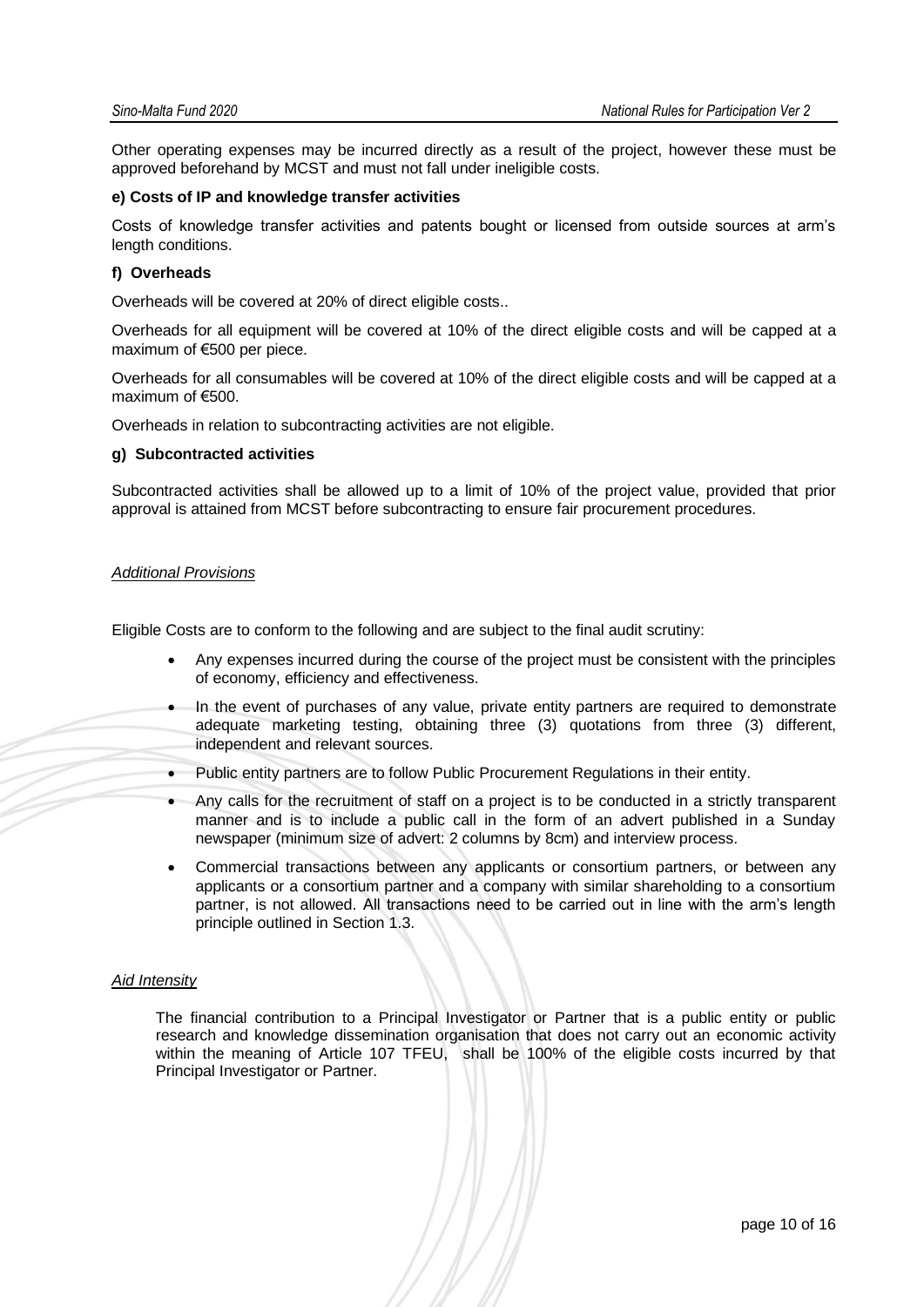## <span id="page-12-0"></span>**4.2 Ineligible Costs**

The following expenditure shall be considered as ineligible costs:

- Expenses related to loans, interest, etc
- Recoverable value added tax.
- Expenses which are recoverable through other funding mechanisms.
- Re-purchase of equipment originally procured through other funding mechanisms.
- Purchase of equipment from partners or their subsidiaries.
- Opportunity costs related to foregone production and production downtime arising from the allocation of resources to the Project.
- Any activity related to the reproduction of a commercial product or process by a physical examination of an existing system or from plans, blueprints, detailed specifications or publicly available information.
- Standard office equipment.
- Personnel hours for travelling.
- Any other costs not listed down in Section 4.1.

## <span id="page-12-1"></span>**5. Evaluation**

Submission of applications from Maltese and Chinese applicants will be checked for eligibility by MCST and MOST respectively. Any discrepancies on either side or the failure to fulfill all requirements of the call will result in the overall proposal being ineligible.

MCST may undertake a due diligence exercise through its contractors for the purpose of administrative compliance. Further assurances, e.g. bank guarantees, may be required at the discretion of MCST.

Pre-proposals submitted under Stage 1 of the Call, that pass the eligibility check will then proceed to a scientific evaluation phase of the pre-proposal.

Pre-proposals will be evaluated at national level according to the following criteria:

- Scientific Excellence & alignment to the priority area/s
- Competence and expertise of the research team/s
- Described benefits for both the Maltese and Chinese participants
- Quality of the Cooperation and Intellectual Property Agreements

Preference will be given to:

- Pre-proposals involving more than one Maltese partner, and/or
- Pre-proposals that offer collaborative opportunities for scientific breakthrough research and/or,
- Proposals having a potential for strong commercial synergies and industrial impact

Once the pre-proposals are evaluated, MOST and MCST will agree on a common shortlist. The shortlisted applicants shall be informed through the PIs by MCST and MOST respectively and will be invited to submit a full proposal in accordance with the Stage 2 application process.

In the Stage 2 Application process, applicants will have the chance to further elaborate on the content that they provided in the Stage 1 Application process, as well as provide a more detailed overview of the Implementation methodology to be used. The full proposals will again be evaluated independently by the Maltese and Chinese sides.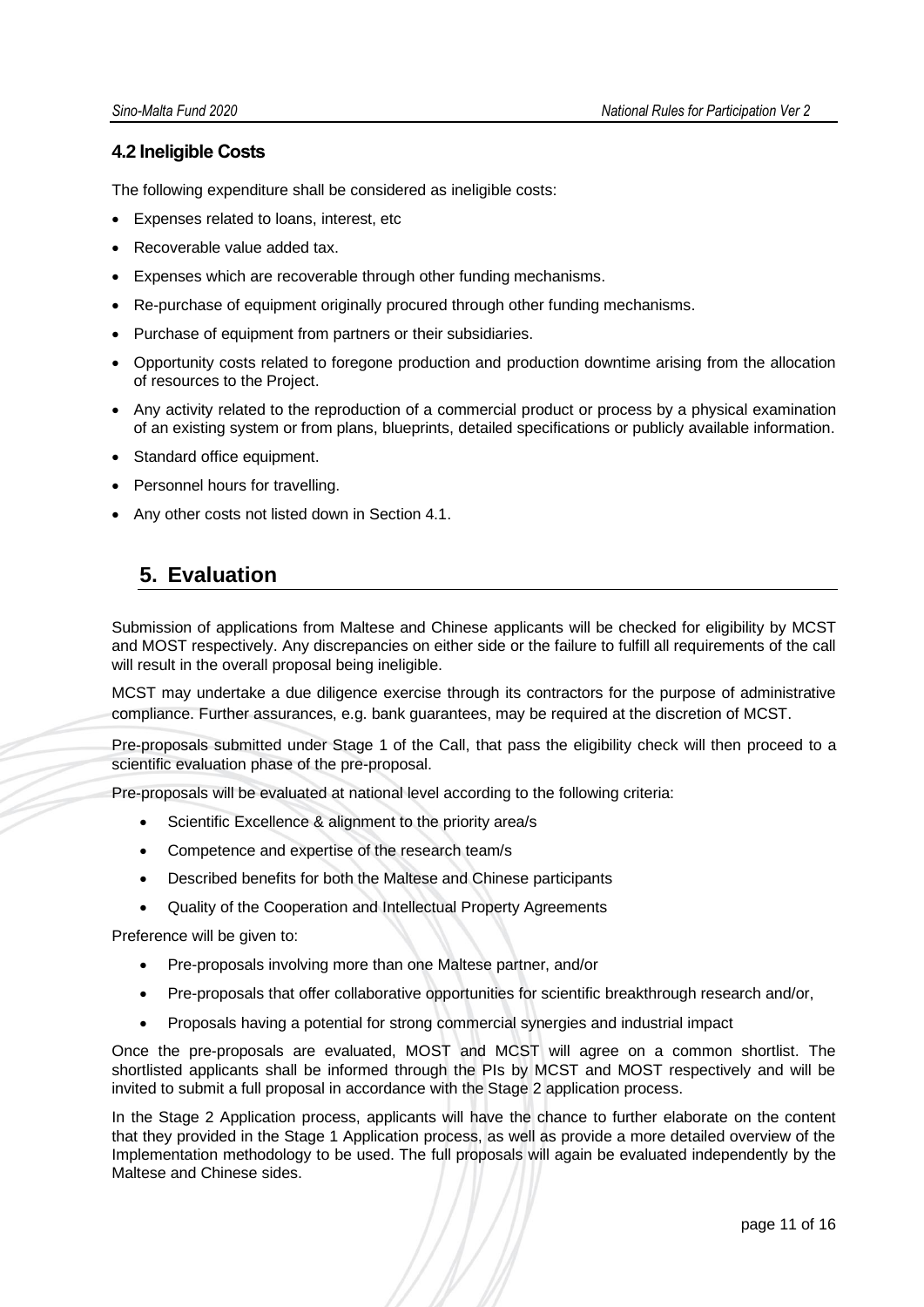Full proposals will be evaluated at national level according to the following criteria:

- Further information on the Scientific Excellence
- Research Methodology including work package details, risk management, distribution of work between partners as well envisaged timelines
- Appropriateness of requested budget with respect to methods and expected results
- Impact including post-project plans and industrial benefits
- Further information on the competence and expertise of the research team/s (including CV's)
- Strength of the partnership and benefits of proposed scientific collaboration

MCST and MOST will then convene to once again agree on a common ranking list and move forward to inform all applicants with the outcome of the Call.

## <span id="page-13-0"></span>**6. Post Selection Process**

### <span id="page-13-1"></span>**6.1 The Grant Agreement**

For each project approved for funding, individual Grant Agreements will be signed between the successful PI operating from Malta and MCST. If necessary, a separate yet complementary Grant Agreement is also signed between MCST and other partners operating from Malta in the same successful consortium. This Agreement will act as the basis for project funding and will regulate the transfer of funds to national beneficiaries based on these regulations.

The PI's from the Maltese and Chinese sides are to ensure that a common start date is applied to all partners following guidance from the funding bodies. This will ensure that project timelines are synchronised.

MCST reserves the right not to proceed with signing any National Grant Agreement in the event that it results that doing so would be too high an exposure risk to MCST.

## <span id="page-13-2"></span>**6.2 Start Date and End Date**

The project will start on a pre-determined date as agreed by all the respective parties and determined in the Grant Agreement.

In view of the particular nature of the Grant Agreement, the said agreement may not be signed simultaneously by all parties but will be signed by all the parties separately. Each party will signify the date of signing and the Grant Agreement will come into force on the date on which the final signature is made thereon (hereinafter the "Agreement Date").

Between the Agreement Date and the Start Date, the Project Contact Point should ensure that all activities required for a smooth project start are completed.

To be eligible for funding, all expenses must be incurred between the Start Date and the End Date of the Project

#### <span id="page-13-3"></span>**6.3 Double Funding**

Funding under this joint initiative is made available on the basis that the Applicant has not benefited and will not benefit from any other grant or financial incentive of whatever nature, applied for and/or utilised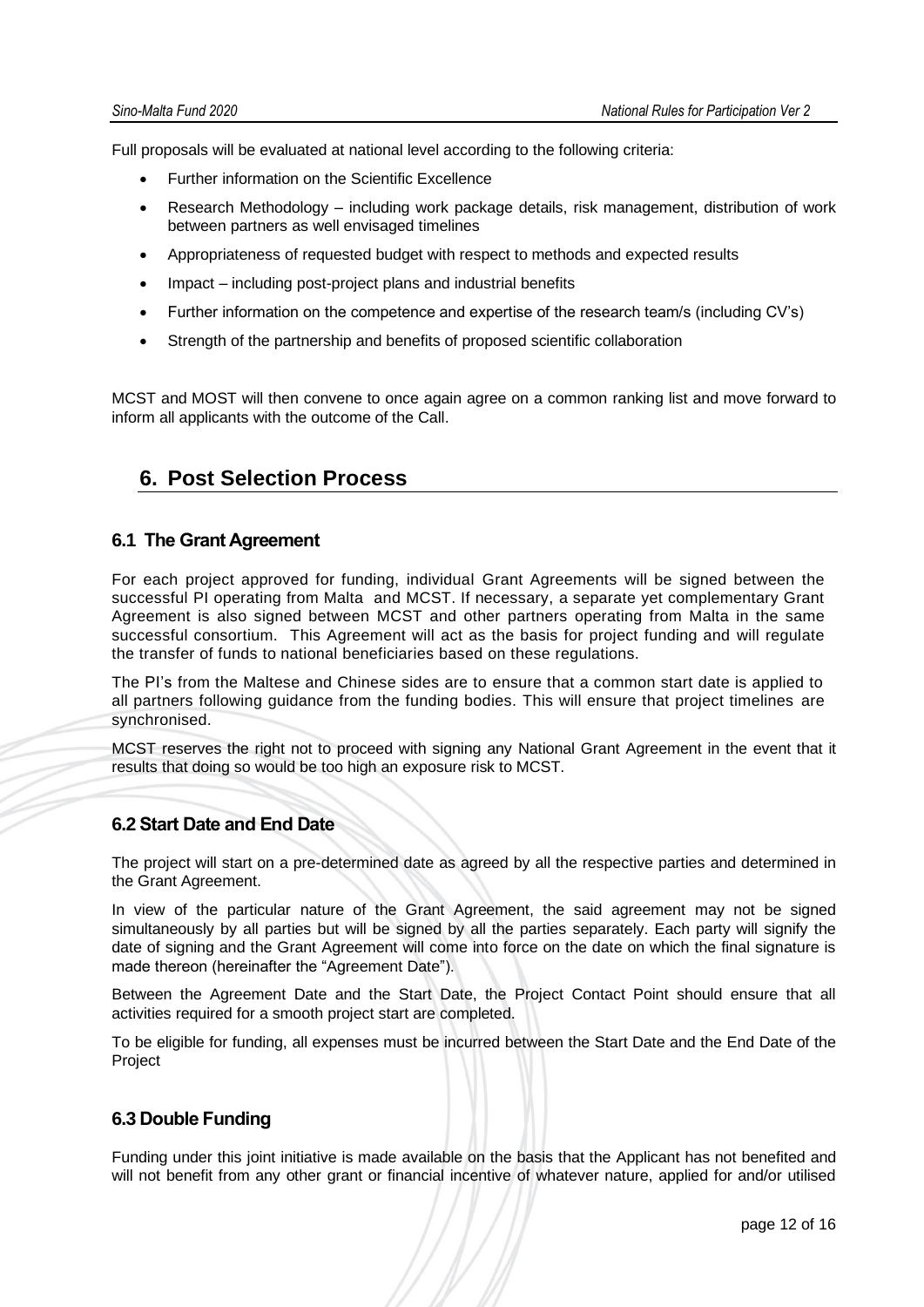for the same scope as that subject of the funding requested under this joint initiative. Provided that, in the case where the application covers work that is part of a larger project, the Applicant must submit a table as an appendix to the application form that shows a comprehensive list of the items of work and the source of funding for each item.

The Applicant will be required to sign a declaration to this effect and authorising MCST to exchange essential information related to the project with other funding agencies, both local and overseas, for any necessary checks.

## **6.4 Project Extensions**

Time extension requests are unlikely to be accepted unless these are due to extenuating circumstances that are deemed by MCST as having been unavoidable by the partners following all efforts and best practice project management. In exceptional cases, even though MCST may deem a request for extension as valid, this would need to be endorsed by MOST, and vice versa. If a common agreement is not reached between the funding bodies, the request will automatically be declined.

## <span id="page-14-0"></span>**7. Funding, Management and Progress Monitoring**

## <span id="page-14-1"></span>**7.1 Allocation and Disbursement of Funding**

Following the termination of the project or expiry of the Grant Agreement, the Project Contact will be required to submit a Final Technical Project Report for the whole project, thus covering the work undertaken.

For the purpose of funding and reporting, a project submission shall be divided into a maximum of two (2) Stages. Each Stage shall be of maximum twelve (12) month duration. No more than two (2) Stages are permissible. Funding for any one (1) Stage shall not exceed 80% of the total project financial contribution due. Total financial contribution over the lifetime of the project shall not exceed the funding limit as established in the Grant Agreement, irrespective of actual expenditure.

The periodic funding will be allocated according to the following schedule:

1. For the first Stage, MCST will make an initial advance payment of 100% of the due financial contribution in relation to that particular Stage. This will be calculated on the Applicant's component of projected expenditure for that Stage, and include both direct and indirect costs.

In the case of a single-Stage project (one 12 month period), MCST will make an advance payment to the applicant equivalent to 80% of the due financial contribution calculated on the projected costs. This will include both direct and indirect eligible costs.

- 2. At the end of the first Stage, the Project Contact will be required to submit a Technical Stage Report and a Financial Stage Report to the MCST with details of actual expenditure over the past stage, together with an updated forecast of projected expenditure for the following stage. The stage report has to be approved by MCST before moving to the next stage. This should be in line with the templates for stage and final reports as provided by MCST within the Grant Agreement.
- 3. For the final Stage, MCST will calculate the due financial contribution in relation to that particular Stage based on the Financial Stage Report submitted. This contribution will be calculated as forecast eligible expenditure, adjusted for any overspend or underspend of the preceding Stage.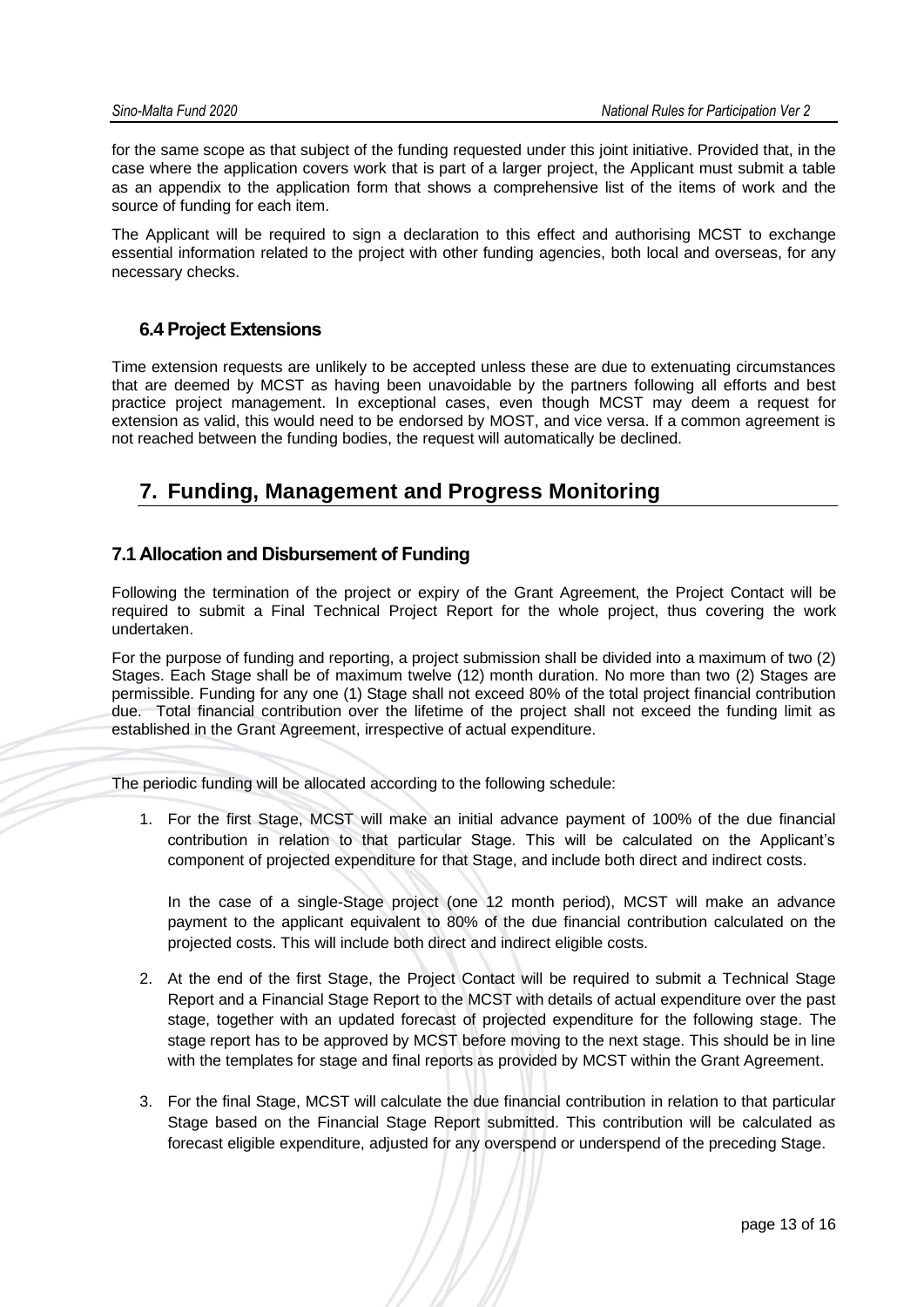- 4. Except for the final Stage (or for single Stage projects) of the project, MCST will make an advance payment equivalent to 100% of the due financial contribution in relation to that particular Stage, calculated as in bullet (3) above.
- 5. For the final Stage of the project (or in the case of single Stage projects), MCST will make an advance payment of up to 80% of the due financial contribution calculated as in bullet (3) above. However, MCST shall retain 20% of the total project grant to be transferred only upon successful completion of the project. MCST reserves the right to deduct dues in the absence of the delivery of activities, work packages, deliverables, in part or in full, and where the appropriate standards of reporting have not been achieved.
- 6. Following the termination of the project or expiry of the Grant Agreement, the Project Contact Point will be required to submit a Final Technical Project Report together with a Final Financial Report for the whole project, thus covering the work and expenditure undertaken. The Final Financial Report needs to be audited by a certified auditor appointed by the Applicant and approved by MCST once submitted. The audit should determine the total eligible costs and compare these to the funds forwarded. MCST reserves the right to appoint an auditor to audit the Project Financial Audit as submitted. Failure to submit a timely audited Final Financial Report may result in MCST recovering all funds disbursed across the project.
- 7. As soon as the verifications and audits are finalised and cleared, MCST will release the retention money due. In the case of overpayment, the Applicant will be required to refund the under-spend amount to MCST within a specific timeframe, or as agreed to with MCST.

MCST reserves the right to alter the funding parameters as deemed appropriate.

### <span id="page-15-0"></span>**7.2 Dissemination & Externalisation**

Any articles and text material related to the project should include the words:

*'Project <Project Name> funded by the Malta Council for Science and Technology through the Sino-Malta Fund 2020 (Science and Technology Cooperation).* 

Any websites or printed material related to the project should also include the MCST and its line Ministry's logo.

During the term of Agreement and, the Applicant shall include and prominently feature MCST in any publicity related to the project.

All publicity material shall be vetted and approved by MCST before publication and should make mention of the initiative and MCST. In the case where printed material is published without a mention of the initiative and MCST, the Applicant shall be obliged to publish a correction at its own expense in the subsequent issue of the publication.

By the end date of the project, the Applicant shall be required to provide a proof of submission of an article to an open access peer-reviewed journal.

## <span id="page-15-1"></span>**7.3 Reporting**

On the last day of a stage, an End of Stage Technical Report is to be presented to MCST. An End of Stage Financial Report is then to be submitted within one month from the end of the stage.

On the last day of the project, the Project Contact is required to submit a Final Technical Project Report. Audited accounts are to be presented within one month from the end of the project.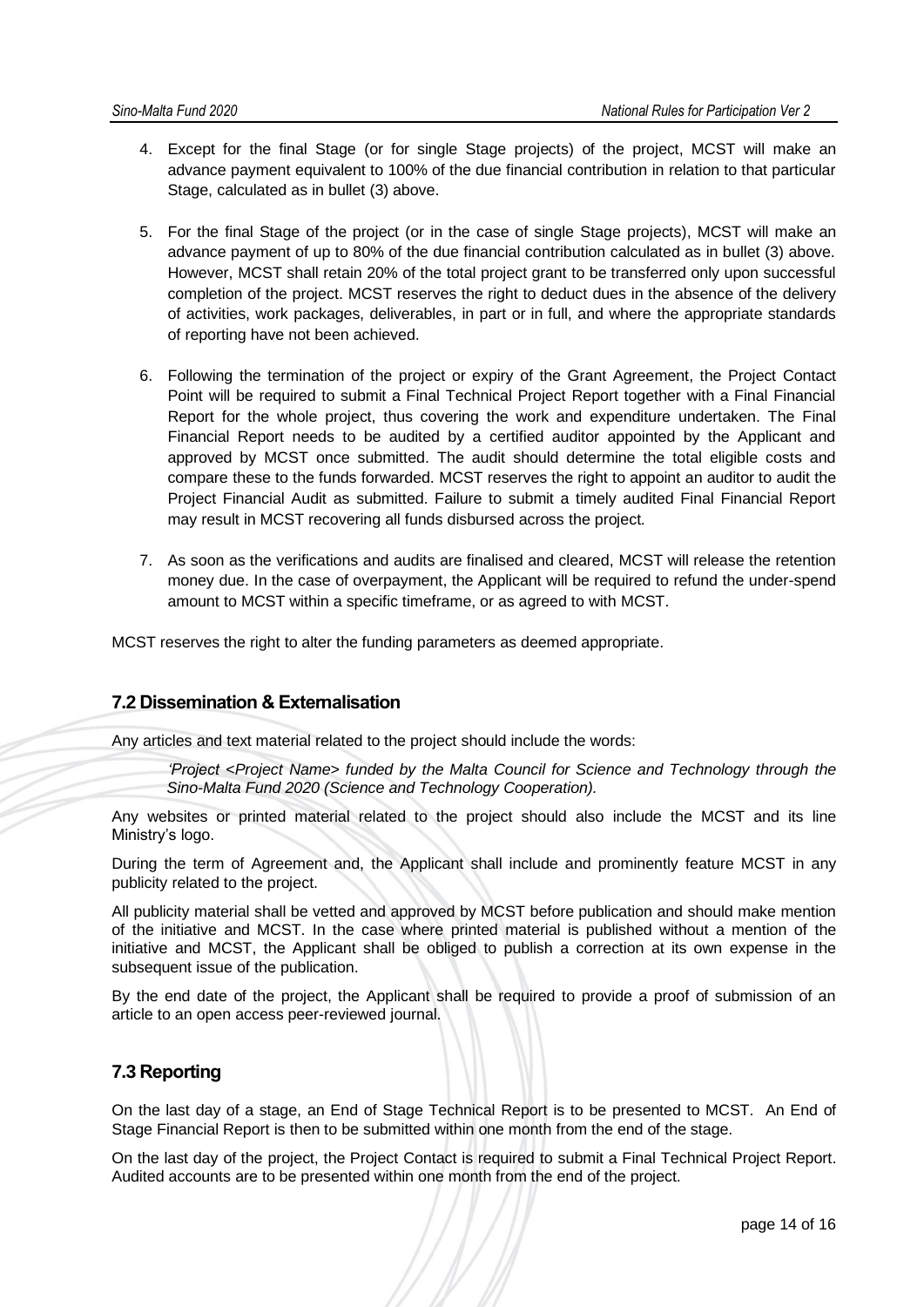MCST reserves the right to request additional project-related information.

Approval of the stage reports allows the beneficiary to proceed with the next stage of the project. Approval of the final reports permits the release of the retention.

In the event that a project is found to be in breach of the Grant Agreement or to materially depart from the submitted application, MCST reserves the right to discontinue the award and the applicant may be required to refund the Grant in part or in full. In any such event, MCST may also exclude an applicant from participating in future calls.

The PI shall set a schedule for quarterly progress meetings with MCST to take place as part of the reporting work package.

The templates provided by MCST should be used to develop the End of Stage Technical and Financial Reports as well as the Final Technical and Financial Reports.

The End of Stage Technical and Financial Reports shall contain the following details:

- (i) An account of project activity and achievements over the past stage compared with the originally submitted application.
- (ii) An account of actual expenditure over the past stage compared with the originally submitted budgeted expenditure. All financial reports must be signed by the person responsible for the financial management, and assembled as per the instructions in the Grant Agreement.
- (iii) An updated forecast of project activity and projected achievements for the following stage.
- (iv) An updated forecast of projected expenditure for the following stage.

The beneficiary shall appoint an auditor to conduct a detailed financial audit, following the completion of the project. The audit will consist of, at least, the following checks and based on the template provided by MCST:

- Accounts
- Physical inventory
- Time-sheets and payslips / employee contracts
- Receipts for all equipment and consumables
- Bank statements for the Project Account

### <span id="page-16-0"></span>**7.4 Accountability**

The beneficiaries shall keep a separate project bank account and records, clearly distinguishable from their other accounting records. All relevant expenses must be recorded in these accounts. All funding payments by MCST must be received in the project bank account.

Eligible expenses must have been determined in accordance with the usual accounting and management principles and practices of the applicant. Direct eligible costs must be backed up with the relevant documentation as specified in the Grant Agreement.

#### <span id="page-16-1"></span>**7.5 Supervening Circumstances**

The Project Contact is obliged to immediately advise in writing to MCST of any internal or extraneous significant event which might affect the validity or implementation of the project. This obligation applies to the entire period between the submission of the Project Application and the completion of the project.